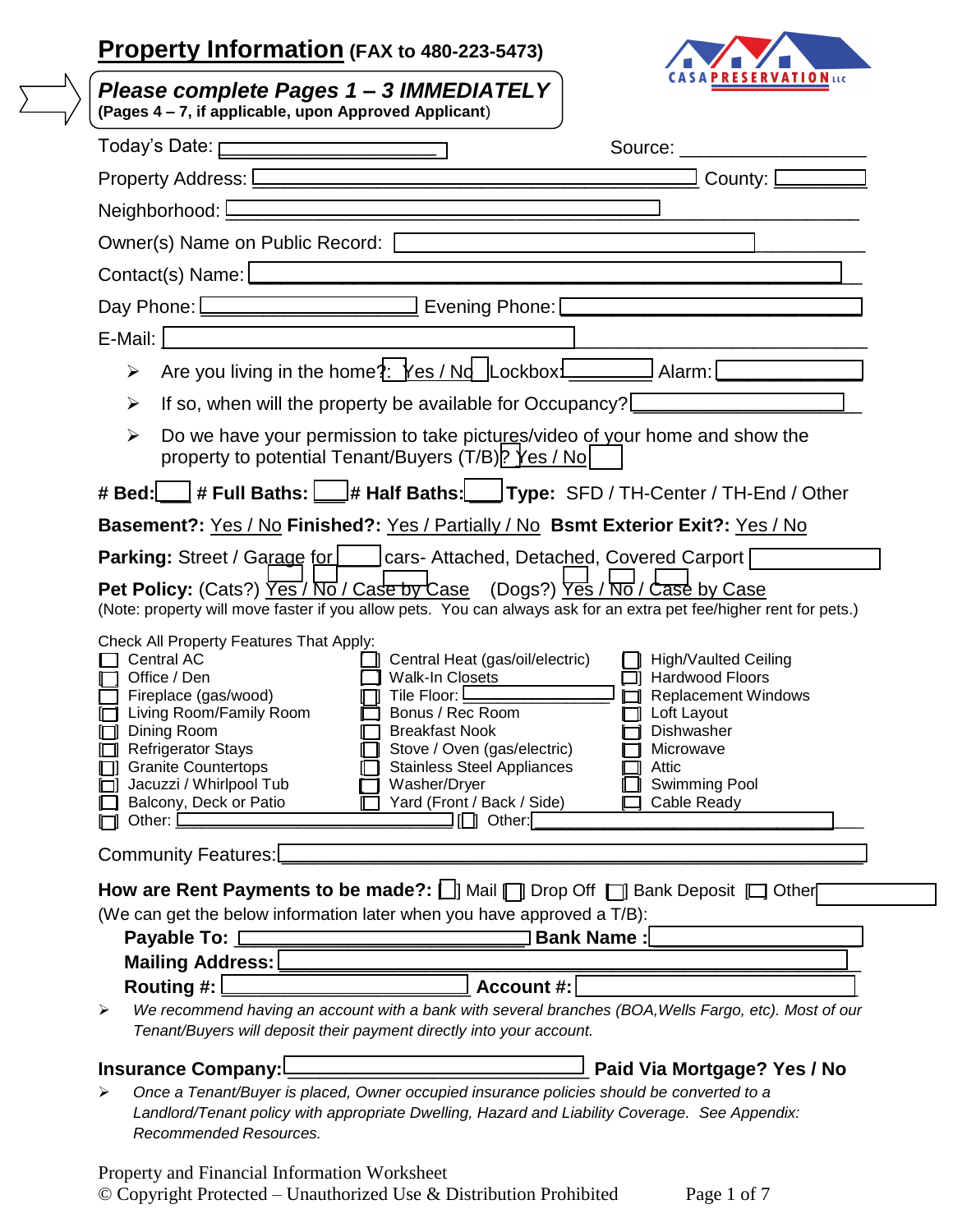## **Are You Providing a Home Warranty for the 1st Year?**: **Yes / No**

*A home warranty is highly recommended. See Appendix: Recommended Resources for more details.*

| <b>What Items in the home are Staying?</b>                                                                                                                                                                                                                                                   |                           |                                    |
|----------------------------------------------------------------------------------------------------------------------------------------------------------------------------------------------------------------------------------------------------------------------------------------------|---------------------------|------------------------------------|
| ⊡<br>Refrigerator                                                                                                                                                                                                                                                                            | □ Non-Built In Microwave  | <b>Window Treatments</b><br>$\Box$ |
| □ Washer & Dryer                                                                                                                                                                                                                                                                             | $\Box$ Blinds             | □ Window AC Units                  |
| Bsmt Items (Extra Freezer, etc.): <u>____________________</u> □ Other:                                                                                                                                                                                                                       |                           |                                    |
| <b>Utility Companies:</b>                                                                                                                                                                                                                                                                    |                           |                                    |
| Gas: <u> _______________________</u>                                                                                                                                                                                                                                                         |                           | Water:                             |
| Power:                                                                                                                                                                                                                                                                                       | <b>Current Oil Level:</b> |                                    |
| For counties that don't allow the tenant to put the water bill in their name, the water bill MUST remain current<br>➤<br>during the rent-to-own period regardless of T/B's payment as non-payment is subject to tax sale. T/B is<br>responsible for the water bill per the Rental Agreement. |                           |                                    |
| Security Alarm System Mes / Nom Pass code:                                                                                                                                                                                                                                                   |                           |                                    |
| Is the Service Fee included with the monthly rent? $\Delta$ Yes / No $\Box$                                                                                                                                                                                                                  |                           |                                    |
| Will T/B be required to take over a Service contract upon purchase? Yes / No                                                                                                                                                                                                                 |                           |                                    |
| Service Company: $\Box$<br>Current Fee: \$ ________________Mo / Qtr / Yrly Length of Contract: __________________Months completed: _______                                                                                                                                                   |                           |                                    |
|                                                                                                                                                                                                                                                                                              |                           |                                    |
| <b>Property Certifications, Licenses &amp; Required Registrations:</b> Year Built: ___________                                                                                                                                                                                               |                           |                                    |
| 1. Current Lead Cert? Yes / No Certificate #: _______________________ Expires: _________                                                                                                                                                                                                     |                           |                                    |
| > Homes built from 1950 and 1978: Although NOT required, we recommend getting the property at least                                                                                                                                                                                          |                           |                                    |
| limited lead certified due to recent lead paint legislation.                                                                                                                                                                                                                                 |                           |                                    |
| > Homes built before 1950: Lead Certification is REQUIRED & you MUST also register with MD                                                                                                                                                                                                   |                           |                                    |
| Department of the Environment (MDE).                                                                                                                                                                                                                                                         |                           |                                    |
| > All non-Lead FREE certifications must be reinspected & recertified with each new resident turnover.                                                                                                                                                                                        |                           |                                    |
| □ Check Here and INITIAL if property will be Lead Certified prior to occupancy (if                                                                                                                                                                                                           |                           |                                    |
| applicable). Please see Appendix: Recommended Resources.                                                                                                                                                                                                                                     |                           | <b>INITIALS:</b>                   |
|                                                                                                                                                                                                                                                                                              |                           |                                    |
| 2. Rental Registered? Yes / No Registration #: _________________ Expires: _______                                                                                                                                                                                                            |                           |                                    |
| □ Check Here and INITIAL if property will be Rental Licensed prior to occupancy (if                                                                                                                                                                                                          |                           |                                    |
| applicable). Please see Appendix: Recommended Resources.                                                                                                                                                                                                                                     |                           | <b>INITIALS:</b>                   |
| 3. Property Taxes Current Tomes / Not Jax Amt: \$                                                                                                                                                                                                                                            |                           | <b>Next Due:</b>                   |
| Taxes paid thru Mortgage Payment Escrow? Yes / No                                                                                                                                                                                                                                            |                           |                                    |
| If Not Current, Reinstatement Amt: \$                                                                                                                                                                                                                                                        |                           | Due Date:                          |
|                                                                                                                                                                                                                                                                                              |                           |                                    |
| 4. Is there Ground Rent? Yes / No If YES, please complete Ground Rent Addendum.<br>Like a water bill and HOA, this is a lienable and FORECLOSABLE bill that MUST remain current during the<br>rent-to-own period.                                                                            |                           |                                    |
| 5. Is there an HOA? Yes / No If YES, please complete HOA Addendum.                                                                                                                                                                                                                           |                           |                                    |
| Maryland Law: Homebuyers must receive disclosure of an HOA at least five days before the close of the sale for new                                                                                                                                                                           |                           |                                    |
| developments and 20 days before resale of homes in an existing development. If the buyer is not given this notice, he has                                                                                                                                                                    |                           |                                    |

*Like a mortgage, this is a lienable and FORECLOSABLE bill that MUST remain current.*

> HOA Fee: **Note:** HOA Covers/Amenities: *\_\_\_\_\_\_\_\_\_\_\_\_\_\_\_\_\_\_\_\_\_\_\_\_\_\_\_\_\_\_\_\_\_\_\_\_\_\_\_\_\_\_\_\_\_\_\_\_\_\_\_\_\_\_\_\_\_\_\_\_\_\_\_\_\_\_\_\_\_\_\_\_\_\_\_\_\_\_\_\_\_\_*

five days after the close of the sale (20 days for a resale) to cancel the purchase. The disclosure must include 1. articles of incorporation, 2. Bylaws, 3. Rules. 4. statement of fees, 5. explanation of the use of the fees, and 6. procedures for the HOA.

Property and Financial Information Worksheet © Copyright Protected – Unauthorized Use & Distribution Prohibited Page 2 of 7